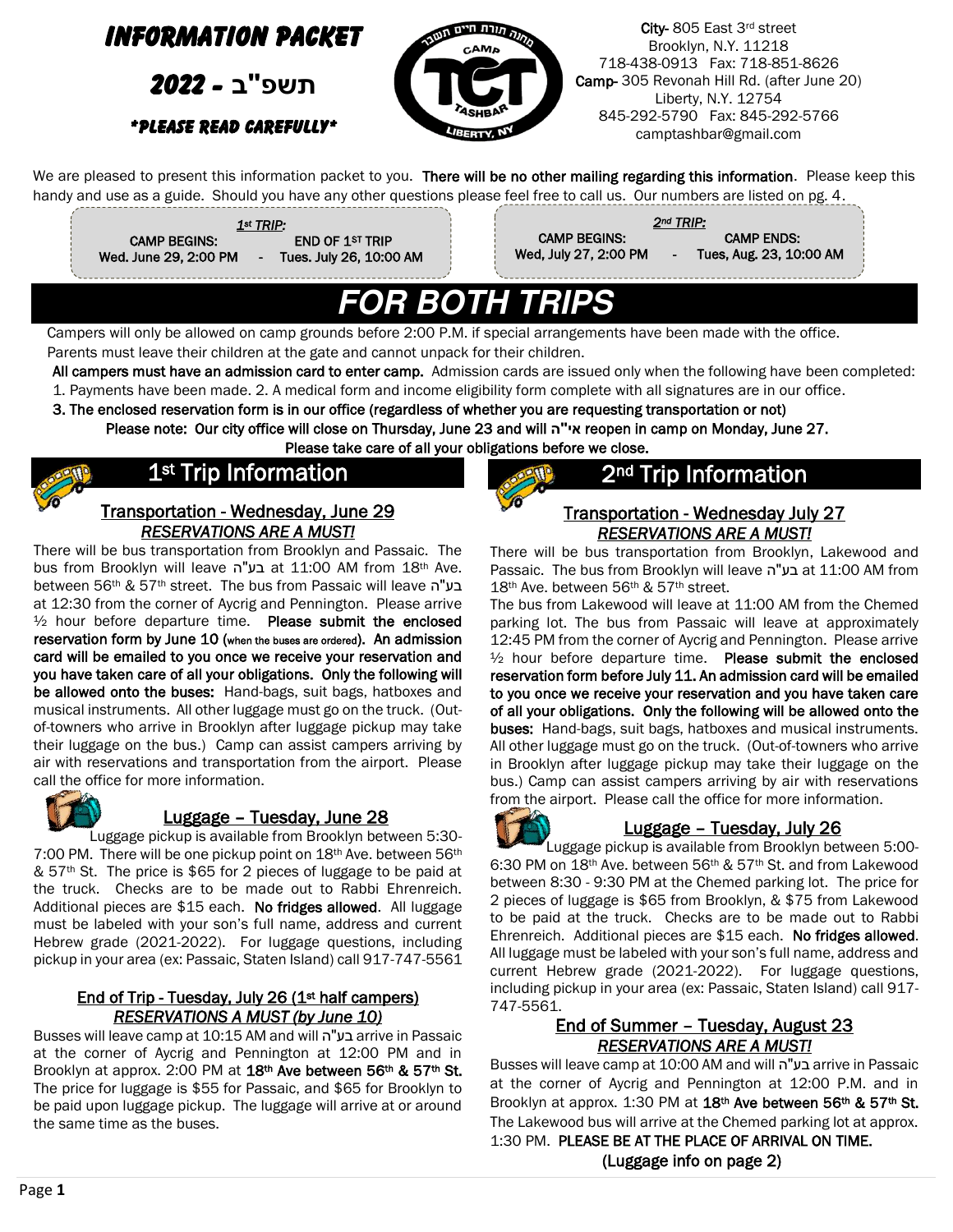#### LUGGAGE RETURN: August 23

Luggage will arrive in Passaic at the corner of Aycrig and Pennington at 12:00 PM. Luggage will be in Boro Park between 4:30 and 5:30 at 18th Ave. between 56th and 57th Street. The luggage for Lakewood will arrive at the same time as the buses at 1:30 PM at the Chemed parking lot. The price is \$55 for Passaic, \$65 for Brooklyn and \$75 for Lakewood to be paid upon pickup. For other locations, please contact the luggage co. 1 week before departure. Call the luggage company for updates on arrival times on August 23 after 12:00 PM.

#### LUGGAGE COMPANY: 917-747-5561

#### MEDICAL INFORMATION

 Camp will not allow any exemptions for immunizations. All campers and staff must have all their immunizations up to date. Camps have not yet received any guidance regarding Covid 19. Should there be any requirements we will let you know via email. Camp will be using the services of a physician who will be visiting camp regularly. Our medical director is Mrs. Rochel Vail 'שתחי, an EMT who resides on camp grounds and sees campers as necessary. She will attempt to notify you if it is necessary for your son to see the doctor. Parents are responsible for any and all medical and pharmacy bills that are incurred including all copayments and deductibles. You will need to provide credit card information prior to your son's visit to the doctor. All medications must be kept in the infirmary only and will be self-administered under the watchful eye of Mrs. Vail. Please notify Mrs. Vail of any medications your son is bringing to camp. Her telephone number is on page 4. Our physician accepts most insurances. SPECIAL DIETS: See paragraph on FOOD.

ś

#### **SEFORIM**

 Campers should bring the required seforim as per the enclosed "camper packing list". These seforim can also be purchased in camp at the following prices: גמרא-\$25, חומש-\$15, משניות-\$10. Please make sure your son has funds to make his purchase. All campers should bring along a notebook.  $8<sup>th</sup> - 11<sup>th</sup>$ graders should also bring along the מסכת they learned this year .חזרה for

#### TUTORING AND SWIMMING LESSONS

 Private lessons are available in all קודש לימודי subjects as well as for swimming. Please call the learning director of your son's division for קודש לימודי and the head lifeguard for swimming or lifeguarding lessons. Phone numbers on page 4.

# **CANTEEN**

 We advise all parents to send along \$90 per trip for your son's canteen. Checks should be made out to cash. A record will be kept of how much you have put into your son's account and how much he has spent. Any money remaining in his account at the end of his stay in camp will be returned. We strongly recommend that your son does NOT keep any money with him in camp except for a small amount needed for daily Tzedakah. Any time he needs money, he may take it from the canteen. Canteen money should be placed in an envelope (with your child's full name

on it) and given to an administration member at the bus or his counselor in camp. Be sure the envelope is marked "CANTEEN". Please use separate envelopes for each camper. PLEASE NOTIFY THE HEAD COUNSELOR IF YOU WANT TO LIMIT YOUR SON'S DAILY CANTEEN EXPENDITURES. Phone number is on page 4.

#### DRESS CODE

While davening or learning, campers cannot wear Tyros, sports pants, crocs or sandals. All boys who wear Tefillin must wear a white shirt, hat and jacket for all tefillos. A white shirt can be kept in the coat room together with their hat and jacket to be used for tefillos. Please do not forget to name tag.

### FOOD / PACKAGES

 Please do not send food or other packages to camp. Camp Tashbar will NOT be accepting any packages for campers or staff members. This includes all packages that arrive with ANY delivery service, official or private. Should your son have a need to receive necessities (i.e., missing clothing, medicine, etc.) you must call the camp mother, Mrs. Leah Grossberg, for authorization and address the package to Mrs. Grossberg, c/o your son. The package will be opened by the camp mother and then given to your son.

Parents whose children are in need of special diets should please be in touch with the camp mother. Her phone number is listed on page 4.

 Camp provides nutritious meals and has a canteen for nosh. Campers are not allowed to keep open nosh in the bunk. PARENTS WHO DO SEND NOSH WITH THEIR SON ARE ASKED TO MAKE SURE THAT A PROPER HECHSHER IS PRESENT. Please only send ישראל and חלב ישראל, בישול ישראל send send . visible hechsher will be discarded. Please keep in mind that space in the bunkhouse is limited. Please do not send bottled water. The camp's water comes from wells fed by underground springs.



## VISITING DAY

#### 1st Visiting Day- July 10 2nd Visiting Day- August 14

Visiting day begins at 12:00 PM and ends at 7:00 PM. All Rabbeim will be available in the respective classrooms from 12:00-1:30PM only. Experience has shown that visits to camp other than on "visiting days" are harmful to the order and harmony of camp life. THEREFORE, VISITORS WILL NOT BE PERMITTED ON CAMP GROUNDS AT ANY OTHER TIME. On visiting days, only parents will be allowed to take their children off camp grounds. Other relatives and friends will not be given permission to take children off camp grounds unless parents call the office in advance for such permission. A release form (available in the office) must be filled out every time a child is taken off camp grounds. It is the responsibility of parents to inform all relatives and friends who might visit of the above rules. NO EXCEPTIONS WILL BE MADE. Shabbos is a very special day in camp. It is not a day off for campers. Campers cannot leave camp for Shabbos.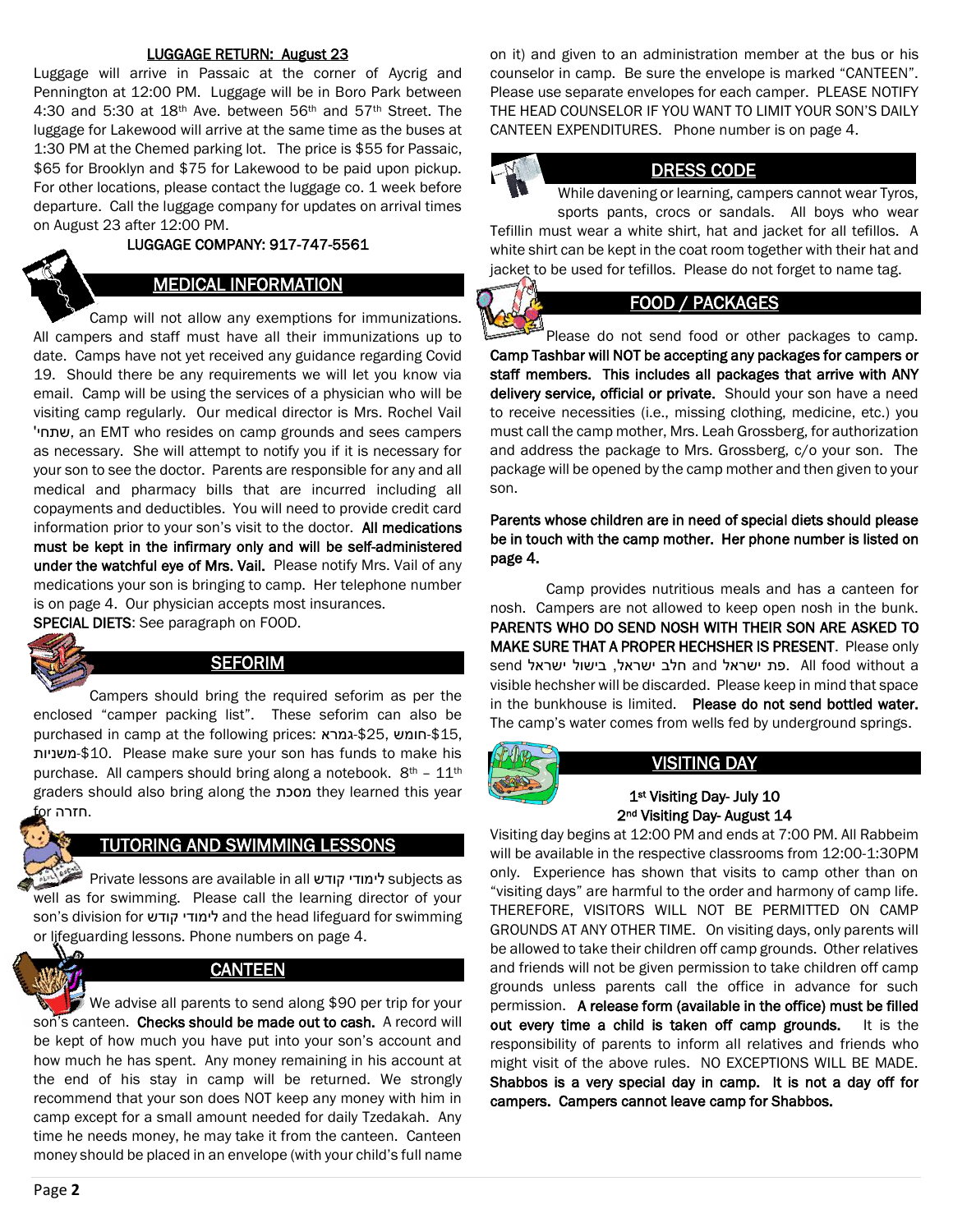

### MAILING ADDRESS

Name of camper c/o camp Tashbar 305 Revonah Hill Road Liberty, New York 12754

Please send along 10 self-addressed stamped post cards. Children in camp never get enough mail from home and friends, and will surely appreciate hearing from you frequently, even if it is only a short greeting. After June 20, all correspondence having to do with camp should be mailed to the above address.



# ELECTRONIC DEVICES

Campers in all grades **CANNOT** bring cell phones even Kosher ones. iPods, iPad, MP3s, JPods or anything with video capability are not allowed. Cameras can be brought with an empty SD card only. SD cards will be available for sale in camp. An MP3 player loaded only with frum Jewish music as befitting a ben Torah may be brought. Absolutely no talk shows, photo or video capability, or radios. This will be checked. It is not within the scope of this information packet to discuss the issue of today's electronics in the hands of children and bochurim. Regardless of how trustworthy your child is, we will not allow him to keep any of these items. These items will be discarded and will not be returned.



# TELEPHONE CALLS

It is to the benefit of the campers and counselors that you do not call. Messages will be taken and given to the campers during lunch and supper only. Children will be allowed to call home one evening a week in addition to Erev Shabbos, according to the schedule of which you will be notified by your son during the first week of camp. Our office is open from 10 AM to 5:30 PM Sunday through Thursday, and Friday until 5 PM. Campers needing to call out of the country should bring a phone card.



Trips are occasionally taken by all our campers with many other camps in attendance. In order to facilitate the easy identification of our campers while away from camp, we will require them to wear the camp T-shirt which can be ordered through the enclosed order form. We suggest that you order 4 or more shirts for your son to wear throughout the summer. You can also purchase the camp sweatshirt to use on cool evenings. All t-shirts must be ordered before June 10 using the enclosed form. They will be marked with the camper's name. Also available is the official camp cap and knapsack with the camp logo and space for your son's name. It can be used to take nosh and clothing on trips and also can be used all year round. These items will be distributed during the first week of camp.



# **TIPPING**

 The staff that serves you and your children put in many hours to see to their happiness and welfare. They take over the care of your children for a period of two months. To show your appreciation for their untiring effort on behalf of your children it is customary to tip these people. Please do not disappoint our excellent staff by forgetting them. The following is a list of suggested tips for the full summer: Rebbi- \$75, counselor- \$75, waiter- \$50, junior counselor- \$50, co-counselor- \$60 each.

# LAUNDRY

 Laundry for campers is done approximately once a week. Be sure to send enough clothing. Please use the enclosed packing list for reference. All articles of clothing, all books, footwear, suits and other items brought to camp must be clearly marked with the campers first and last name. DO NOT use iron-on or laundry markers. Experience has shown that they do not work well. Please use only sew-on labels with your son's name and home phone number. We will do our utmost to make sure that all laundry is returned to the boys; however, we cannot take responsibility for lost or damaged clothing. Parents are advised to send along small net bag and safety pins for the washing of socks and Tzitzis. Camper who bed wet must bring along enough extra changes of clothing to last. A rubber sheet must be included in the camper's luggage. A dry-cleaning pickup and delivery service is available as needed but must be paid for when used.



# LOST AND FOUND

 It is strongly advised not to send any expensive clothing or items to camp. Camp will return any found articles to its owner provided the item is marked clearly with the owner's name. Any unmarked item including suits and shoes will be given to Tzedakah or discarded. Marked items will be held for three days after camp ends and an attempt to reach the parents will be made. You must come and pick up your son's items within those three days, after which all items will be considered הפקר and donated or discarded. It is also suggested that campers who bring valuables to camp should have them kept in the office for safekeeping. CAMP DOES NOT TAKE RESPONSIBILITY FOR THE LOSS OR THEFT OF ANY ARTICLE.

# BAR MITZVAHS

 Camp wishes a hearty Mazal Tov and lots of Hatzlacha to all those becoming Bar Mitzvah during the summer. Please remember that we can only allow your son's bunkmates and classmates to attend the Bar Mitzvah outside of camp, under the following conditions: 1) The affair is taking place within 1 hour from camp. 2) The entire bunk and class are invited. 3) Parents of all campers sign permission slips (available in the camp office) releasing camp of all responsibility for the entire duration of the trip. 4) All campers are back in camp by 10:30 PM.